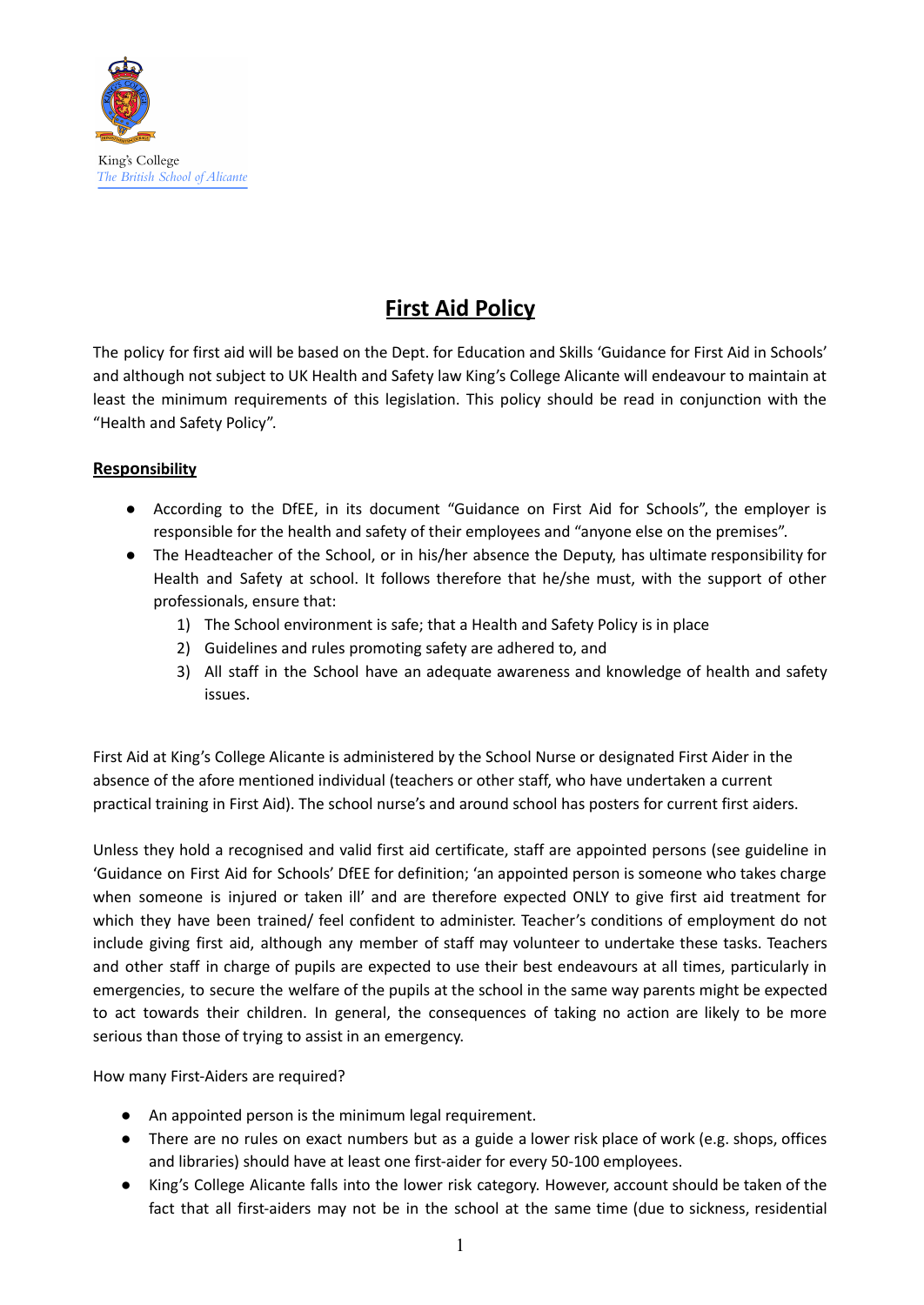

trips, nurse not being on-site etc.) and because of this, first-aid training should be given to more than the minimum recommended number of people to ensure adequate coverage at all times.

- A First-Aider will have undergone specific training as set out by the Health and Safety Commission.
- Schools such as King's College Alicante with Early Year provisions should follow Early Years Foundation Stage guidance and ensure that there is always at least one person on the premises (and on outings) who holds a Paediatric First Aid certificate.

## **Immediate Action when dealing with a Serious Incident**

First Aiders are taught the following steps in dealing with any emergency:

## **1) Assess the situation**

Quickly and calmly find out what has happened, and look for further dangers, such as fire, chemicals, etc., which may still be present.

## **2) Make the area safe**

Protect the casualty, yourself and others from danger. Do not attempt to do too much yourself.

## **3) Assess all casualties and give emergency aid**

Appropriate and adequate emergency aid may alleviate pain and suffering, and occasionally even save a life (remember the ABC: Airway, Breathing and Circulation are vital requirements). Prioritise according to severity of injury when dealing with multiple casualties.

# **4) Get Help**

Summon School Nurse/qualified First-Aider and dial 112 if required. Quickly ensure that any necessary specialist help is on the way.

## **5) Complete an Accident/Incident Form**

Detail what happened, what the injury was and what you did immediately.

## **6) Contact the parents if necessary and inform the Head of School if incident is serious**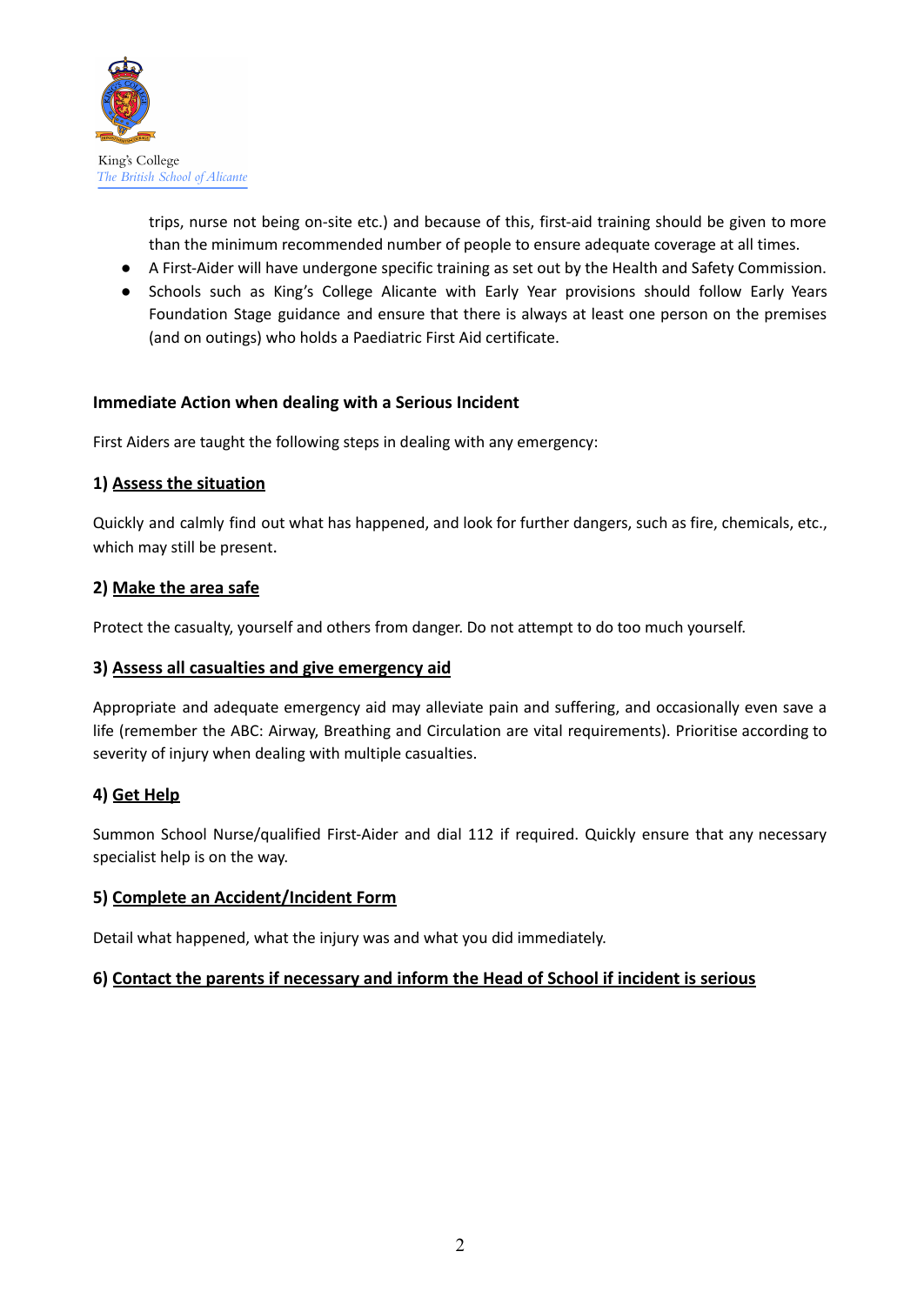

## **Practical Steps in the School Situation**

The Teacher is usually the first person to be involved in managing an accident or sudden illness. He/she must therefore carry out at least steps 1 and 2 above himself until the school nurse/first aider arrives on scene. The School Nurse/First Aider will decide (depending on the nature and the severity of the problem) whether the casualty should be moved. Much of this is common sense; a basic knowledge of safety and First Aid is also required.

Here is a list of staff with Paediatric First Aid training who can be contacted to deal with the incident:

## **Appointed School Nurse**

Mireia Cornejo du Rochet (maternity leave)

## **2021-22 STAFF TRAINED ON FIRST AID + AED USE (Formación ciudadana 112) (Annual)**

| <b>Staff Trained in Basic First Aid &amp; AED Use</b> |
|-------------------------------------------------------|
| Currie, Steuart                                       |
| Esteban, Dani                                         |
| Garcia, Gustavo                                       |
| Nutter, Andrew                                        |
| Pascual, Elisa                                        |
| Pearson, Kate                                         |
| Rodriguez, Alicia                                     |
| Ross, Ben                                             |
| Williams, Gary                                        |
|                                                       |
|                                                       |
|                                                       |
|                                                       |
|                                                       |
|                                                       |
|                                                       |
|                                                       |
|                                                       |
|                                                       |
|                                                       |
|                                                       |
|                                                       |
|                                                       |
|                                                       |
|                                                       |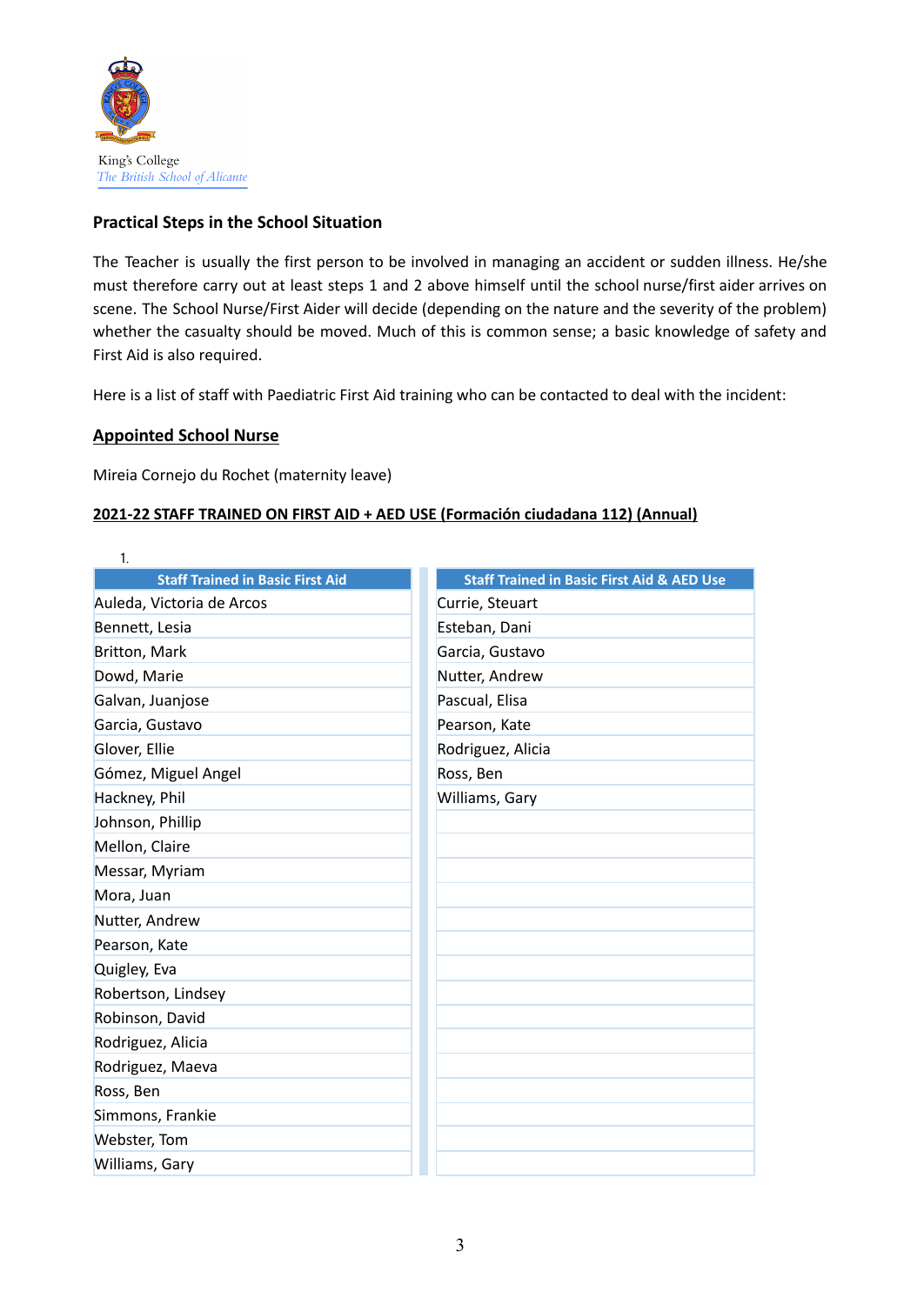

The teacher also has responsibility for the rest of the class, so will, if necessary, send or take the casualty to the Nurse's room where First Aid help is available. In the case of minor aches and pains or minor injuries a pupil feeling unwell may be accompanied by another pupil to visit the School Nurse. The accompanying pupil should return to class as soon as the casualty has been handed over to a responsible adult. Alternatively, the School Nurse /First Aider can be summoned to the scene of an incident. In this case the teacher should stay with the casualty and send a responsible pupil or adult for help.

The Headteacher or Deputy must be informed, via their PA or office staff, as soon as possible in the event of a serious incident. When a pupil is involved, the parents are also informed by telephone (trying first the home and then the work telephone numbers). If the parents cannot be contacted immediately the Headteacher must act "in loco parentis".

First Aid treatment is given either where the casualty has been injured or in the Nurse's room. Continuing care is given if necessary either at school or by sending the casualty home or to hospital. The School Nurse/First Aider and/or Headteacher decide whether the casualty needs to be transported by car, taxi or ambulance. In the event of a less serious injury that requires physician follow-up or examination, it is the parent's responsibility to transport an injured pupil to hospital if a visit to the Casualty department or doctor for evaluation is deemed necessary.

In a serious emergency, a casualty would be taken, accompanied by an appointed person to the nearest Casualty department (Hospital General Universitario de Alicantet usually being the nearest) appropriate to their requirements. This decision will be made by the School Nurse/Headteacher.

#### **Accident/Incident Records**

All serious medical incidents or accidents should be recorded on the Accident record form, kept in the cupboard in the Nurse's room. Less serious incidents for Nurse Office visits are recorded in the daily log on the nurse's desk and later entered onto the school computer system.

By law, this information should include the following:

- Name, year, date, time and location of incident
- Nature of injury
- Treatment given
- Follow-up taken (i.e. sent back to class, sent home, doctor/parents called etc.)

Entries should be made by any staff member who dealt with the case and telephone contact made with parents, where appropriate (for more serious injuries or potentially contagious illnesses, and **all head** injuries). In addition, for serious accidents an Accident / Incident Form should also be completed immediately, signed by the Teacher or individual who witnessed the accident/incident, the person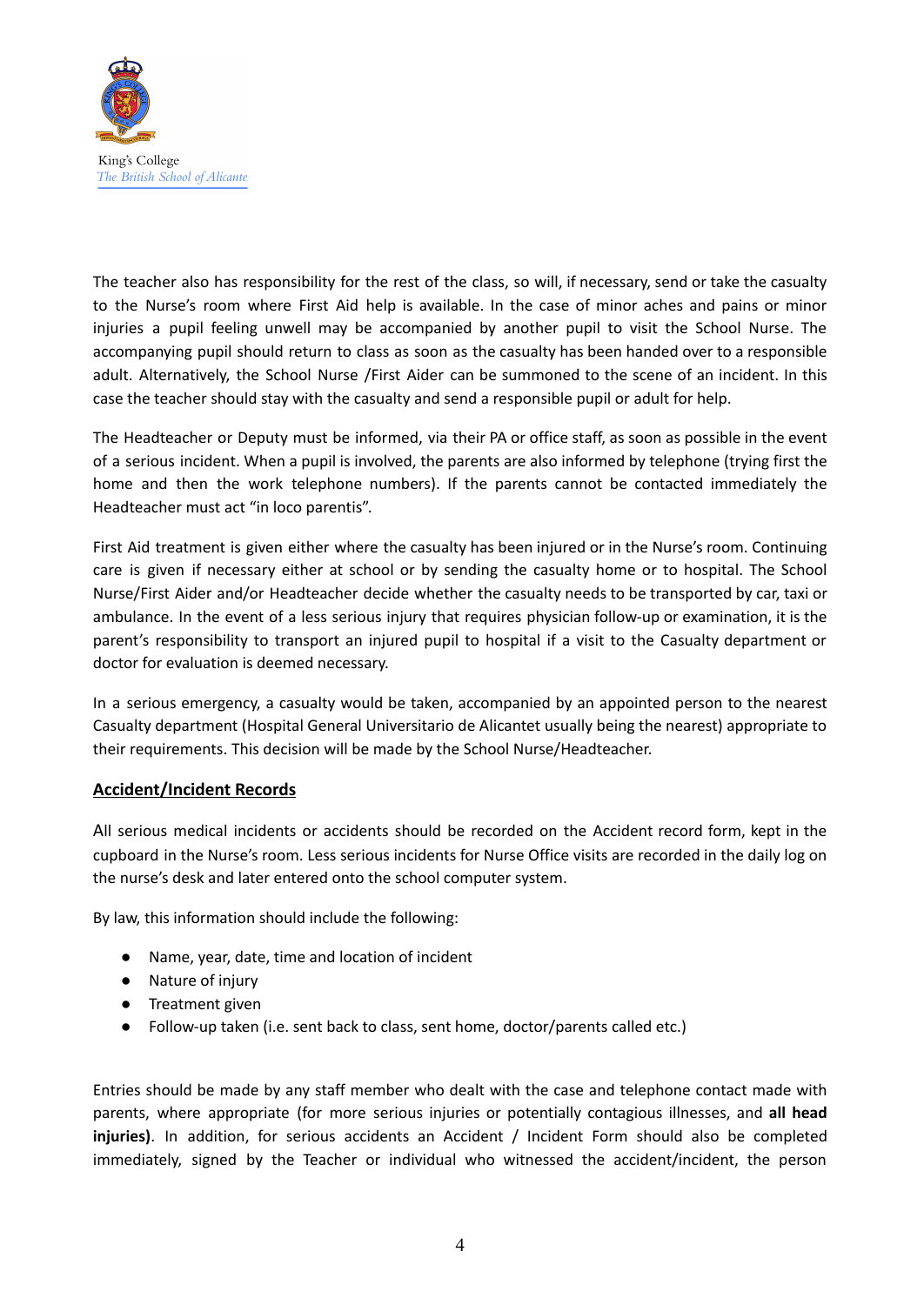

administering the first aid and the Health and Safety Officer. The parents should be informed by telephone as soon as possible.

The Headteacher should review the incident forms in order to ensure that incidents are indeed handled properly and to determine and eliminate any avoidable causes of accidents.

## **Quantity, Contents and Location of First Aid Kits**

(Reference to Guidance on First Aid for Schools, DfEE)

As a minimum, employers are required to provide a fully stocked first aid container on each site.

## **There are First Aid kits located around KCA in the following locations:**

First aid cupboard in Nurse's room with at least the minimum provision of supplies

- 1. First aid cupboard in Nurse's room with at least the minimum provision of supplies
- 2. Work room
- 3. School office
- 4. Gym (inside the P.E. teacher's office)
- 5. Laboratory
- 6. Kitchen
- 7. Maintenance office
- 8. Yr 2 area (inside the teachers' bathroom)
- 9. Yr 1 area (inside the store room)
- 10. Cleaner's changing room

## **First Aid Bags for Residential and Day Trips (located in cupboard in nurse's office)**

An emergency healthcare list is kept on display in the medical room and other strategic but private places, such as staff room and Hall and by First Aid containers.

Whenever possible, the school nurse or a member of staff with paediatric First Aid training will deal with body spillages. However, all staff should be made aware of the need for infection control with correct disposal of infectious materials and the wearing of gloves when handling such material or body fluids (see guidelines for dealing with spillage of bodily fluids under Infection Control Policy).

## **IN CASE OF AN EMERGENCY, CALL 112**

List of qualified First Aiders on display board hung on the first floor main stairwell, in the staff room and in the Nurse's office.

#### **References:**

1. First Aid at Work. The Health and Safety (First Aid) Regulations 1981